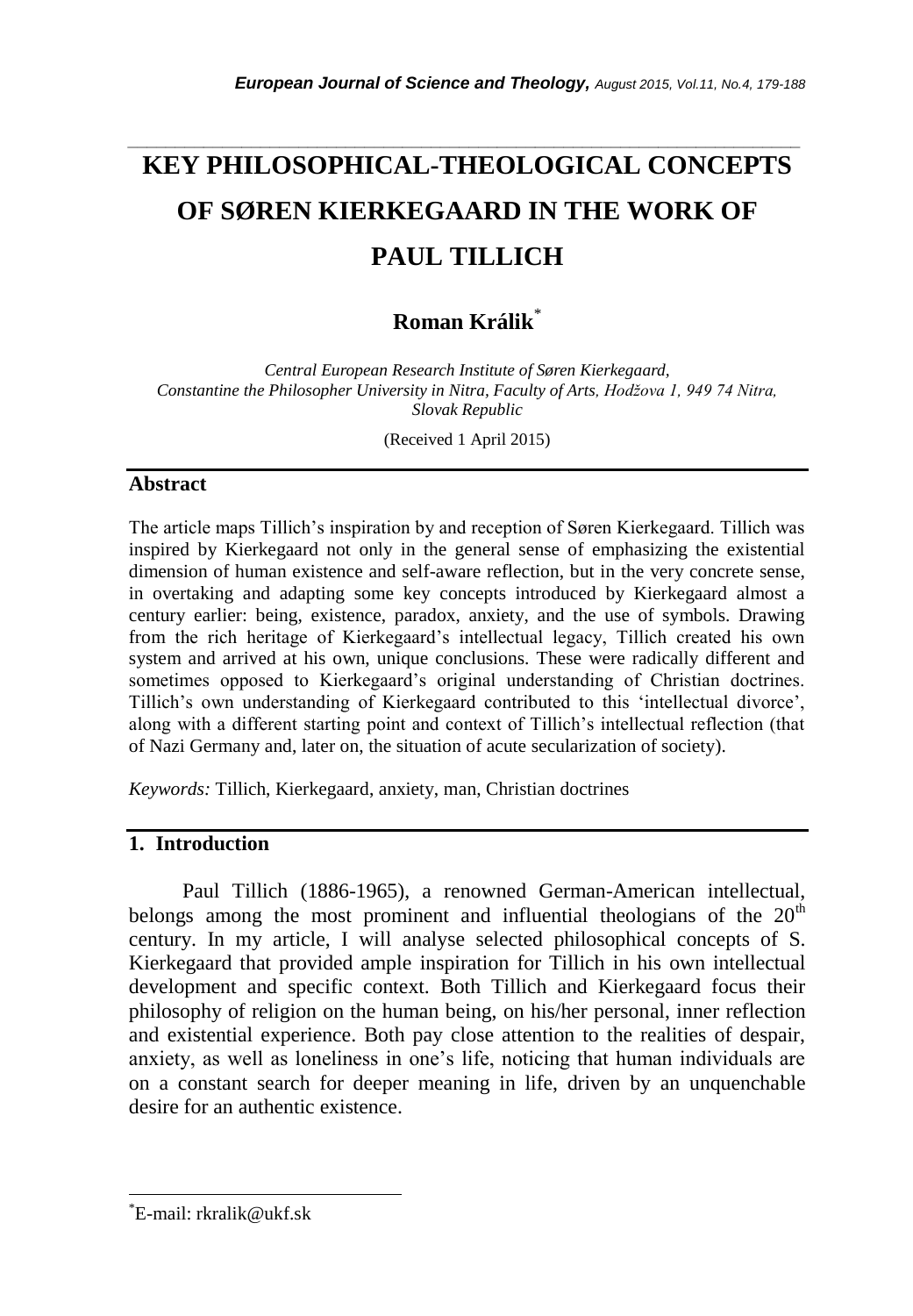### **2. Being**

Tillich interpreted the fear of non-being as the consciousness of being finite and conditioned. The being is limited by time, space, causality, and substance. Non-being as an important philosophical attribute had been analysed more closely in his The Courage to Be: "In Leibnitz" doctrine of finitude and evil as well as in Kant"s analysis of the finitude of categorical forms, nonbeing is implied. Hegel"s dialectic makes negation the dynamic power in nature and history; and the philosophers of life, since Schelling and Schopenhauer, use 'will' as the basic ontological category because it has the power of negating itself without losing itself" [1]. Non-being dominated even the philosophy of Heidegger and Sartre. Tillich had become convicted that man has an anxious awareness of an inauthentic being, the awareness which leads to guilt and anxiety. The threat of non-being comes out of the awareness of being finite and conditioned and it thus expresses the being limited by time (inescapability of death). Man is anxiously aware of inauthentic being: for example, aware of not being what God intended him to be (as it is defined within polarities of fate and freedom, individualization and participation, dynamism and form). This awareness results in anxiety, which can be overcome only by courage. Tillich emphasized that anxiety cannot be mistaken for fear, which always has an exactly determinable cause (danger, pain, enemies) and therefore can be eliminated by an act. Tillich sees the possible origin of the concept of non-being in the "demonic" in humans. The demonic becomes a mythical expression of the power, which has been separated from the Divine origin and has become a destructive structure. Consecutively, he indicates structures of evil, which generate anxiety in the very nature of the human being. He identifies the powers of sin and evil, which stand in opposition with the unification of man and God. They express reduction of the Divine to human dimension and manipulation. The demonic represents an elevation of desire for unrestrained knowledge and skill, which lead to separation of man from God and finally result in his selfdestruction.

#### **3. Man and his anxiety**

Tillich and Kierkegaard always responded to the problems that humans were confronted with in concrete situations. They shared the awareness that man falls into despair whenever he is pushed to the limit, or in situations where human existence could become endangered. Both conceive alienation to be the foundational difference that separates man from God and comes out of human guilt and sin. Man is qualitatively different. We could ask, if even the man of today still keeps awareness of his guilt, sin and alienation from God. Reading Tillich and Kierkegaard, we are confronted with their belief, that man is sinful (Kierkegaard), lives in alienation (Tillich), although he is subordinated to God and distant to Him. Man lives in a tragic situation, in a tragic inevitability of evil. He lives in alienation, which according to Kierkegaard is constitutive of our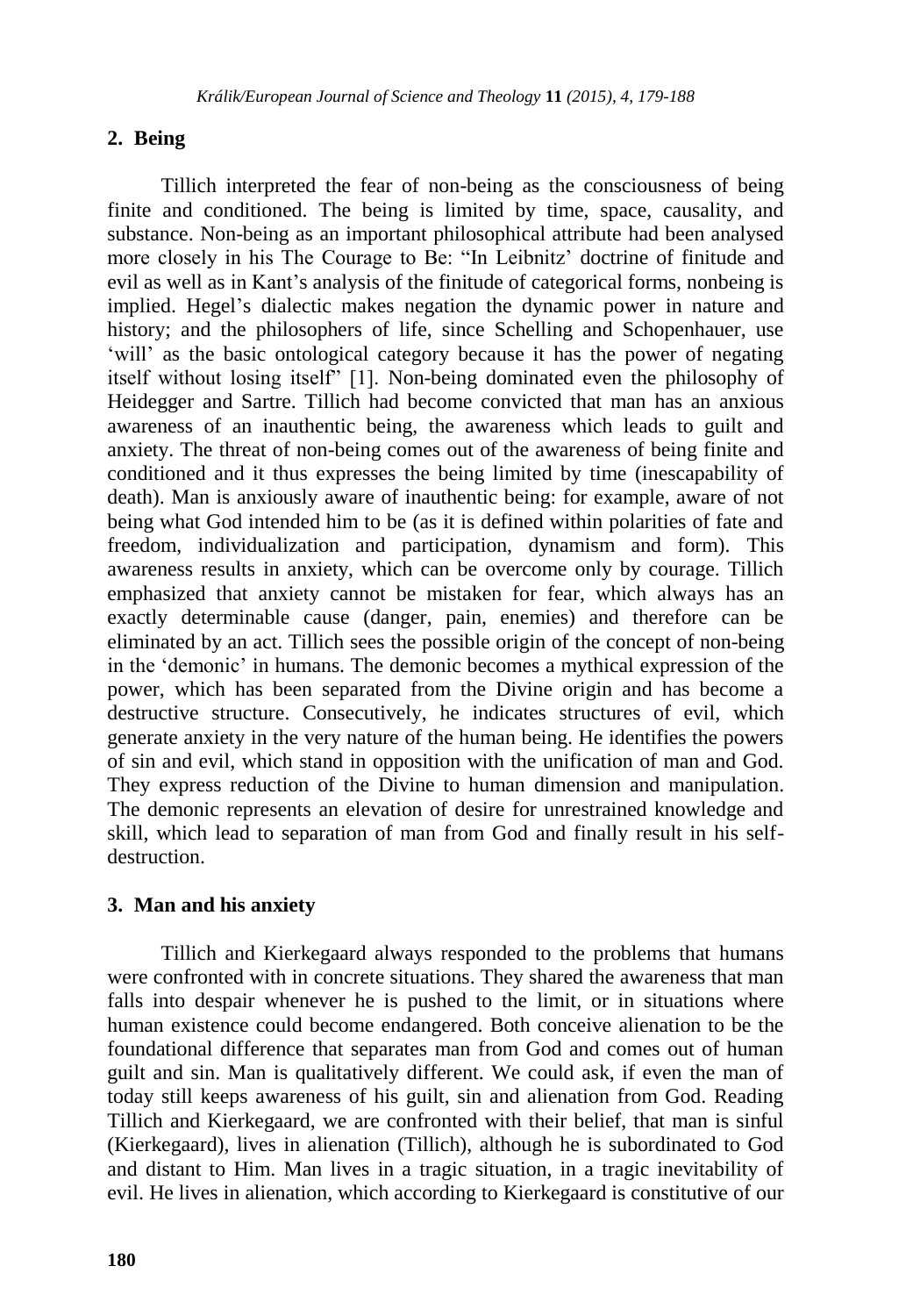human condition. Tillich, concerning anxiety and despair, wrote that, "Hegel was not able to understand the human situation in terms of anxiety and despair. Kierkegaard could not follow Hegel; all his life he possessed a melancholic disposition" [2]. Individual personhood, understood in a deflated, Hegelian manner, lacks a solid "existential basis, related to the deepest aspirations and, yes, fears and doubts of the individual - a desire permeated by passion" [3], as well as anxiety, according to Kierkegaard. He rejects the Hegelian understanding primarily because it is built upon abstract "intellectual, logical deduction which builds upon imaginary ultimate principles of human thinking that helps to grasp conceptually the evolutionary process of the world as the dynamic of relationships between spirit and the reality in its physical and cultural-social dimensions…" [4]. Inspired by Kierkegaard"s deep, existential thinking, Tillich pointed out the existential experience, the anxiety so characteristic of Kierkegaard. For Tillich, God, as well as for Kierkegaard, "it is a matter of infinite passion and interest" [5]. Tillich was concerned with anxiety in his most significant philosophical work The Courage to Be, a collection of lectures he held at Yale University.

Tillich"s Christian belief remains in the background, although one can notice his pastoral concern for man, and, obviously, emphasis on ontology. Tillich strove to comprehend the condition of the contemporary man, who is filled with doubt, and disturbed by social and political uncertainties. Tillich was fascinated by Kierkegaard's interpretation of anxiety one can experience: "Man is not only finite, as is every creature; he is also aware of his finitude. And this awareness is "anxiety". In the last decade the term "anxiety" has become associated with the German and Danish word Angst, which itself is derived from the Latin angustiae, "narrows". Through Søren Kierkegaard the word Angst has become a central concept of existentialism. It expresses the awareness of being finite, of being a mixture of being and non-being, or of being threatened by nonbeing." [6] However, in The Courage to Be, he does not quote Kierkegaard with respect to anxiety at all.

Anxiety and fear have different meanings, although they reside on the same ontological ground. The fear is stirred up by the concrete and therefore always means "to fear something", to fear suffering. We can face fear and analyse it. One must have the courage to cope with any "object" of fear. Fear can be overcome. Despite that, anxiety has no "object". The only object of anxiety is the "threat" itself. Anxiety always means being anxious of the absolute nonbeing, and it resides in each individual person. Tillich indicates two kinds of anxiety. The first is connected with the doctrine of the fall, as it is symbolized by the biblical narration of the fall of Adam and Eve. The second is represented by the anxiety of the fall itself [2, p. 463].

There are three types of anxiety according to Tillich [1, p. 40-53].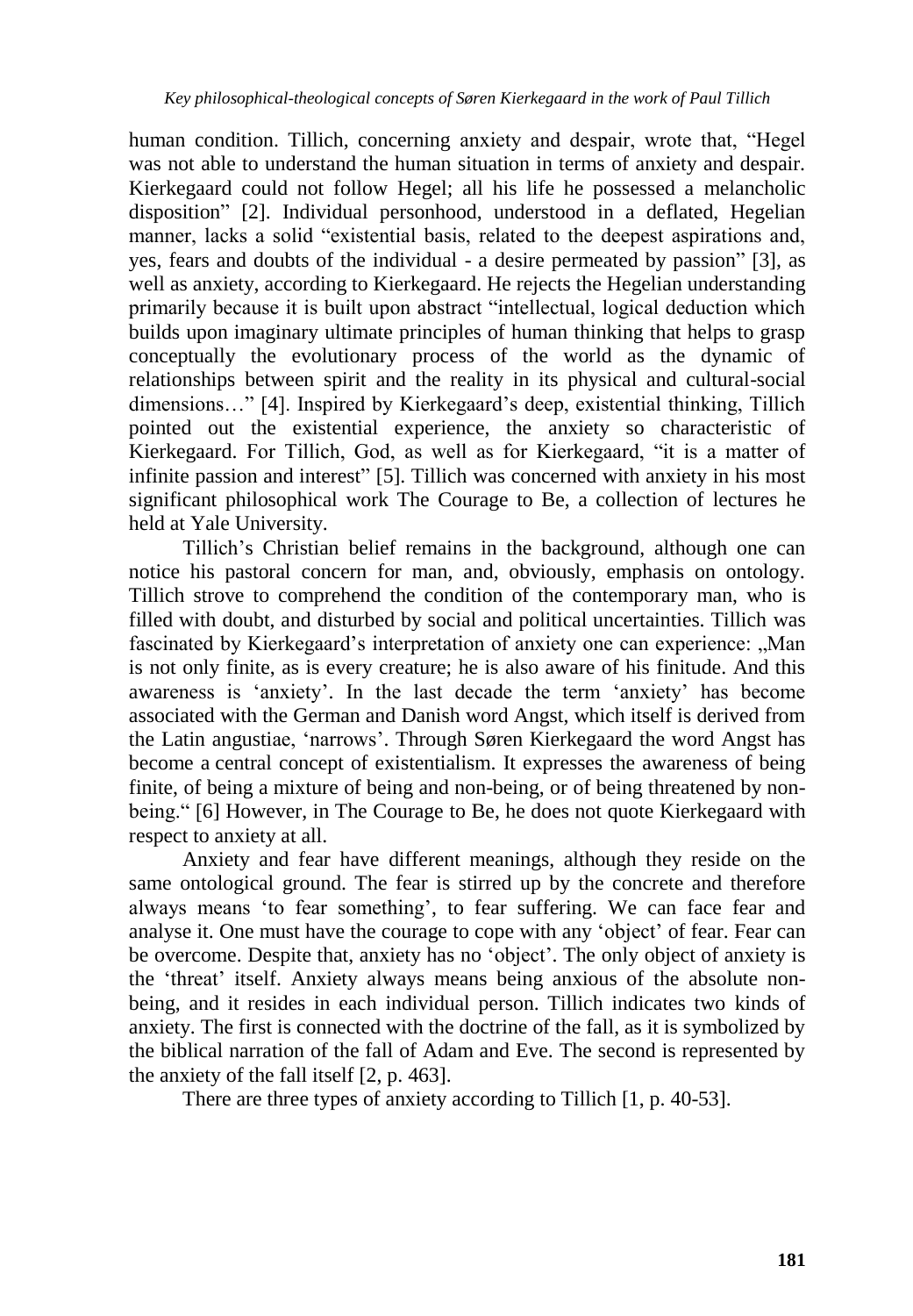#### *3.1. The anxiety of fate and death*

The anxiety of death and fate is inescapable, it cannot be ignored. Nonbeing threatens our ontological self-affirmation: relatively in respect to fate, absolutely when concerning death. It is related to the recognition of human mortality, which disturbs every one of us. One gets unsettled, because he does not know that his decisions and actions will not lead to trouble, which might eventually even lead to death. Courage represents a counterbalance of the anxiety. It makes one rely fully on himself, rely entirely on the answers and question we have discovered ourselves.

#### *3.2. The anxiety of emptiness and meaninglessness*

This type of anxiety touches the very ground of human existence. One is afraid to lose the meaning, aim, the final determination and theological perspective. This is directly related to the loss of spirituality. It is the case of losing one's place in the world. When threatened by non-being, we lose meaning within our worldview. In the dimension of emptiness relatively, absolutely when taken in terms of the loss of meaning. To react positively to the anxiety means to have an unreserved faith and accept one's self within limits of one's own individuality. According to Tillich, God Himself is the source of being and of the power to one´s authentic being.

#### *3.3. Anxiety of guilt and condemnation*

This type of anxiety impacts our moral self-consciousness and selfaffirmation, because once we are free human beings who make decisions within the standard axiological polarities, we become responsible for our moral being. The essential condition of such an anxiety comes about the moment we realise that our being does not suffice us. Non-being threatens the moral selfaffirmation of man: in respect to guilt relatively, absolutely when being condemned. It can be counterbalanced by the courage to be, to exist, to accept oneself even though we know that we are unacceptable.

Through Tillich we detect terms like guilt, anxiety, despair, being, death, which frame his theological determination of anthropology.

Tillich divided anxiety into periods: Ancient (ontic anxiety), Middle Ages (moral anxiety) and Modern period (spiritual anxiety). Anxiety is a condition of being aware of the possible non-being. Anxiety means experiencing possible non-being [1, p. 57-61]. In agreement with Barth, Tillich perceived God as absolutely different, though at the same time, he sensed the connection of the spiritual realities in human life, which is distant to God. Therefore, Tillich recognized anxiety as the foundation, which might give birth to the existential experience of spiritual transcendence of man. It is obvious, that by using the term Tillich wanted to emphasize the exigency of the "courage to believe" even despite one"s doubts. One has to seek the truth, which leads him to limit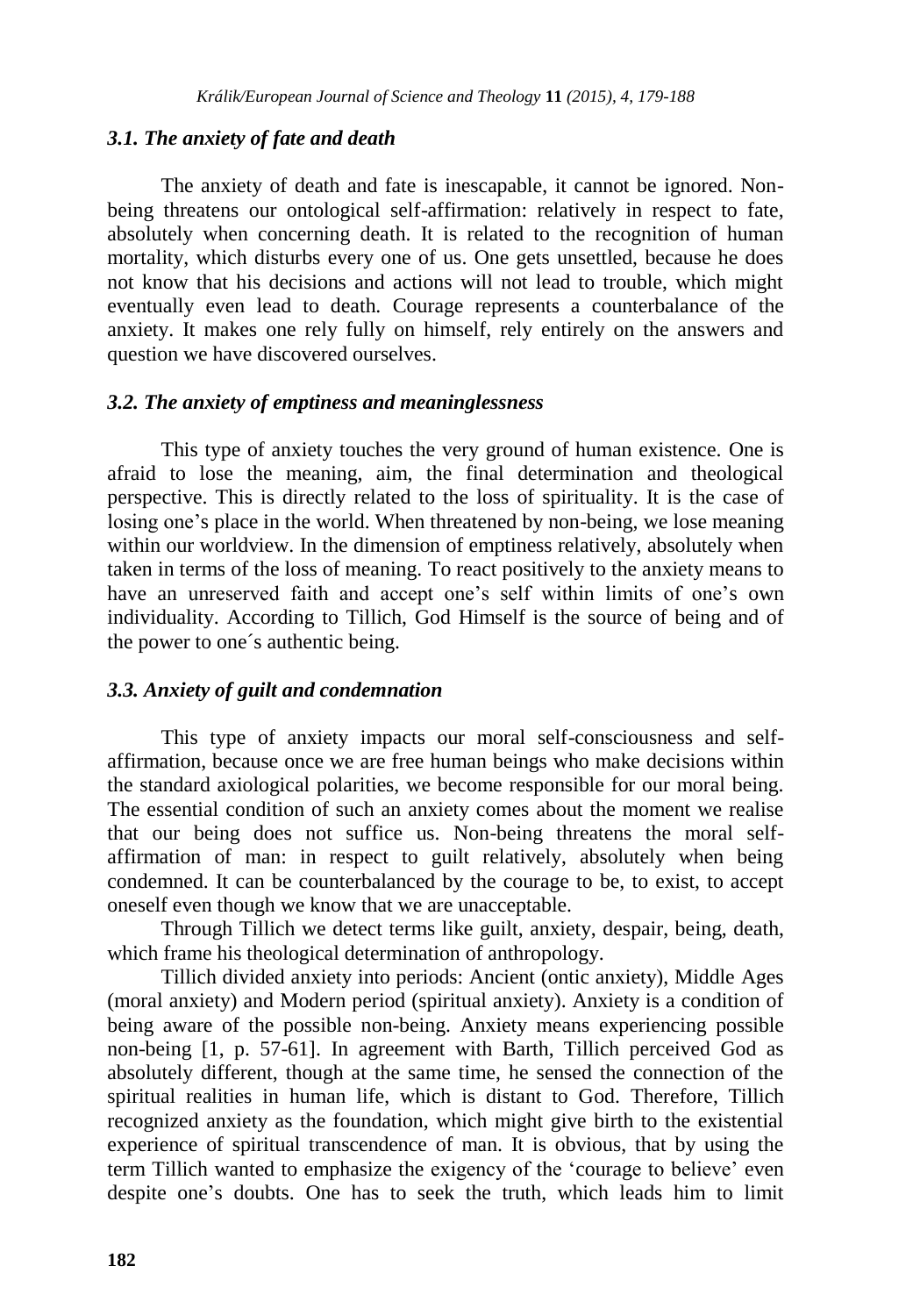situation, to the final point – the decision. Three types of anxiety open this way, the three possible ways of existential courage "to be".

# **4. Existence**

According to Tillich, Kierkegaard emphasized that we do not live in the realm of essence, but that of existence. Existence is the spot of deciding between good and evil [2, p. 460]. Like Tillich, Kierkegaard allows a wide range of various interpretations or misinterpretations as a result of his complexity and non-systematic approach. Tillich found Kierkegaard inspiring in many respects: in his emphasis on the existential experience of reality, passion, his quest for truth, work, and in his moving on the very border of Philosophy and Theology. He recognized Kierkegaard as "the real founder of existential philosophy" [7] and the critic of Hegel [6, p. 25]. In spite of this fact, in his study titled "How My Mind Has Changed" published within *The Christian Century* series he argued that: "I have never been an existentialist in the sense that Kierkegaard or Heidegger is an existentialist" [8]. Tillich saw in Kierkegaard a congenial thinker, but how Thatamanil wrote about Tillich's thoughts: "Like Anselm and Augustine, Tillich"s Systematic theology is an expression of ultimate concern. Theology, for Tillich, rests on a venture, on an existential risk, a Kierkegaardian leap, and not on any appeal to clear and distinct ideas, not even the idea of being. For these many reasons, Tillich cannot easily be classified as a thinker who is owned by the ontotheological." [9]

# **5. Symbols**

Using symbols, like Kierkegaard, Tillich brought his ideas closer to the contemporary man, and he made his interpretation actual and perspicuous. Tillich emphasized the paradoxical nature of religion and the necessity of personal experience. He even used Kierkegaard as an example: "Kierkegaard"s symbol of his continual suspension as a swimmer over the depth of the ocean and his emphasis on the "leap" which leaves everything regular and rational behind are classical expressions of this type of religion" [5, p. 119].

God is the most eminent symbol for Tillich, because, when we speak about his omnipotence and perfection, we speak about God in symbols. However, if we speak about the I -Thou relationship, where God takes part in the personal relation of the man to the God, we no longer move in symbolic language. The personal relationship must be kept alive; the relationship is not a symbol. Religion speaks only in the language of symbols.

The Symbol indicates something standing apart of symbol itself [10]:

- it takes part in the reality of the indicated;
- it reveals the strata of reality, which would otherwise remain inaccessible to us;
- it reveals dimensions and structures of our soul, structures which  $\bullet$ correspond to the structures of reality;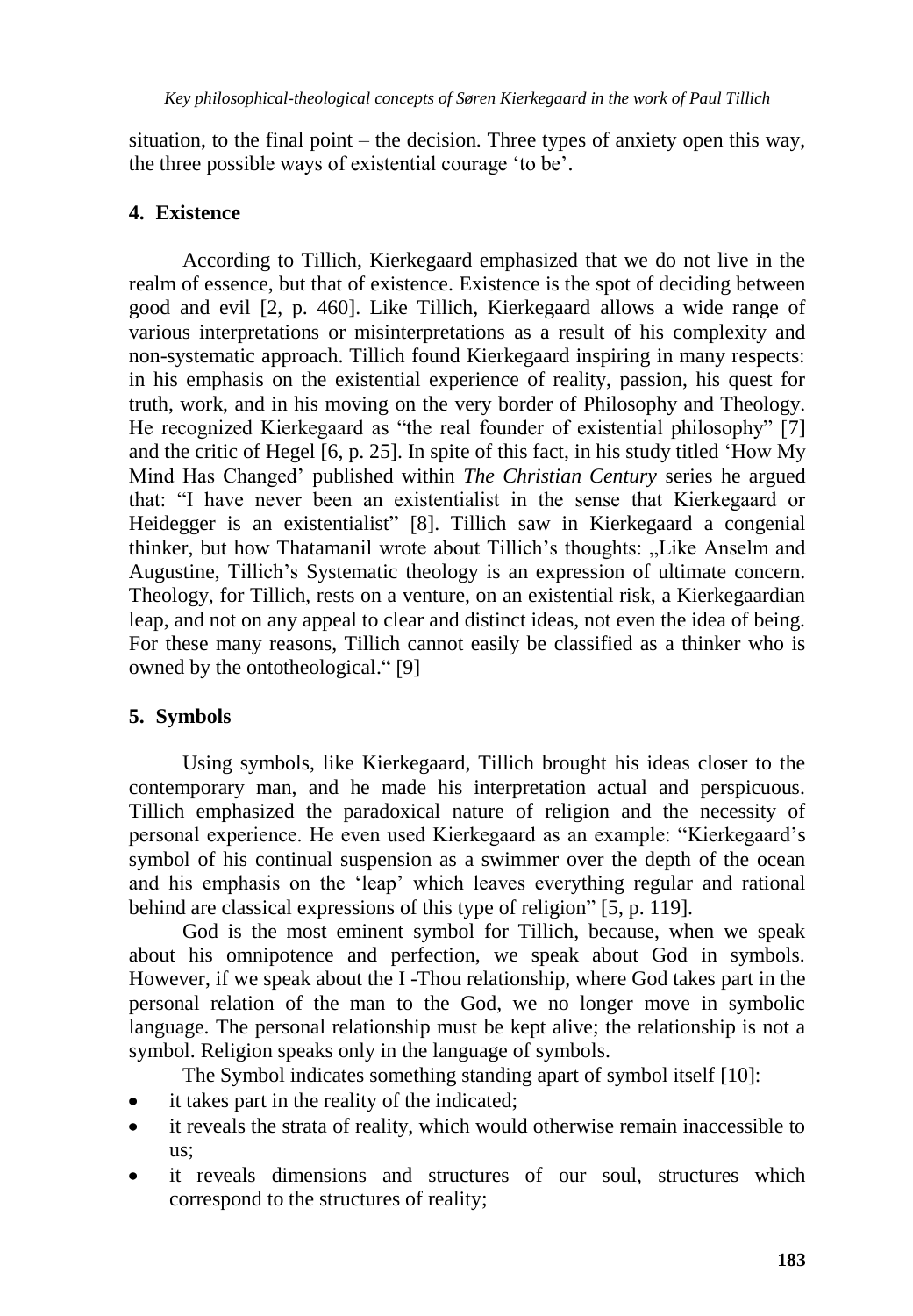- it originates in the individual or collective unconsciousness and it remains  $\bullet$ alive by taking roots in the unconscious;
- it cannot be invented; it arises and perishes just like living beings;
- it perishes once it stops evoking answers;
- it is present in every act of faith.  $\bullet$

# **6. Paradox**

"The Existential thinker needs special forms of expression, because personal Existence cannot be expressed in terms of objective experience. So Schelling uses the traditional religious symbols, Kierkegaard uses paradox, irony, and the pseudonym, Nietzsche the oracle…" [8]

Tillich was inspired by Kierkegaard"s concept of paradox, which he eventually employed in his own thought. Paradox stands in contrast to any expected idea we may have based on our experience. It forms an expression of something which stands against human comprehension and expectations. Jesus Christ, both God and man, is such a Christian paradox. Tillich also identifies the new being, which struggles against our human self-complacency, despair, as paradoxical. The Christian paradox is a fundamental component of the presentation of Christianity. Paradox means faith against reason, and therefore, to follow the Christian path one must undergo the struggle on the intellectual level in an attempt to provide "the necessary framework that connects the scattered pieces into an intelligible whole" [11]. Interestingly, although he was familiar with it, Tillich never used or quoted Kierkegaard's definition of paradox from his work *Philosophical Fragments*.

# **7. Actuality of Kierkegaard's and Tillich's Christian philosophy from the viewpoint of the current social and spiritual crisis - the necessity of reinterpreting the concepts**

Tillich – the truth must be re-interpreted anew for every upcoming generation. If we fail to do so, we do not speak the language of the day – we lose touch with our time. Tillich is critical to fundamentalism, evangelicalism, and apologetics. He was heading towards the righteous quest for truth, and the creative understanding of his own existence. He stressed the individual experience and personal engagement. The philosophy of existence reveals a number of existential questions, which must be re-articulated in light of contemporary experience and attitudes. Symbols must be present in the whole context of the philosophy of religion. Tillich defends the thought that unlike the theologian, the philosopher of religion wishes to remain abstract and general.

The philosopher, therefore, creates generally operative concepts.

Tillich"s fundamental message says that either Philosophy or Theology have to re-interpret both symbols, as well as concepts, in order to give them new meaning for our time and contemporary Philosophy. As we were reminded by Gallus, concerning the three historical epochs by Tillich: the Modern Age is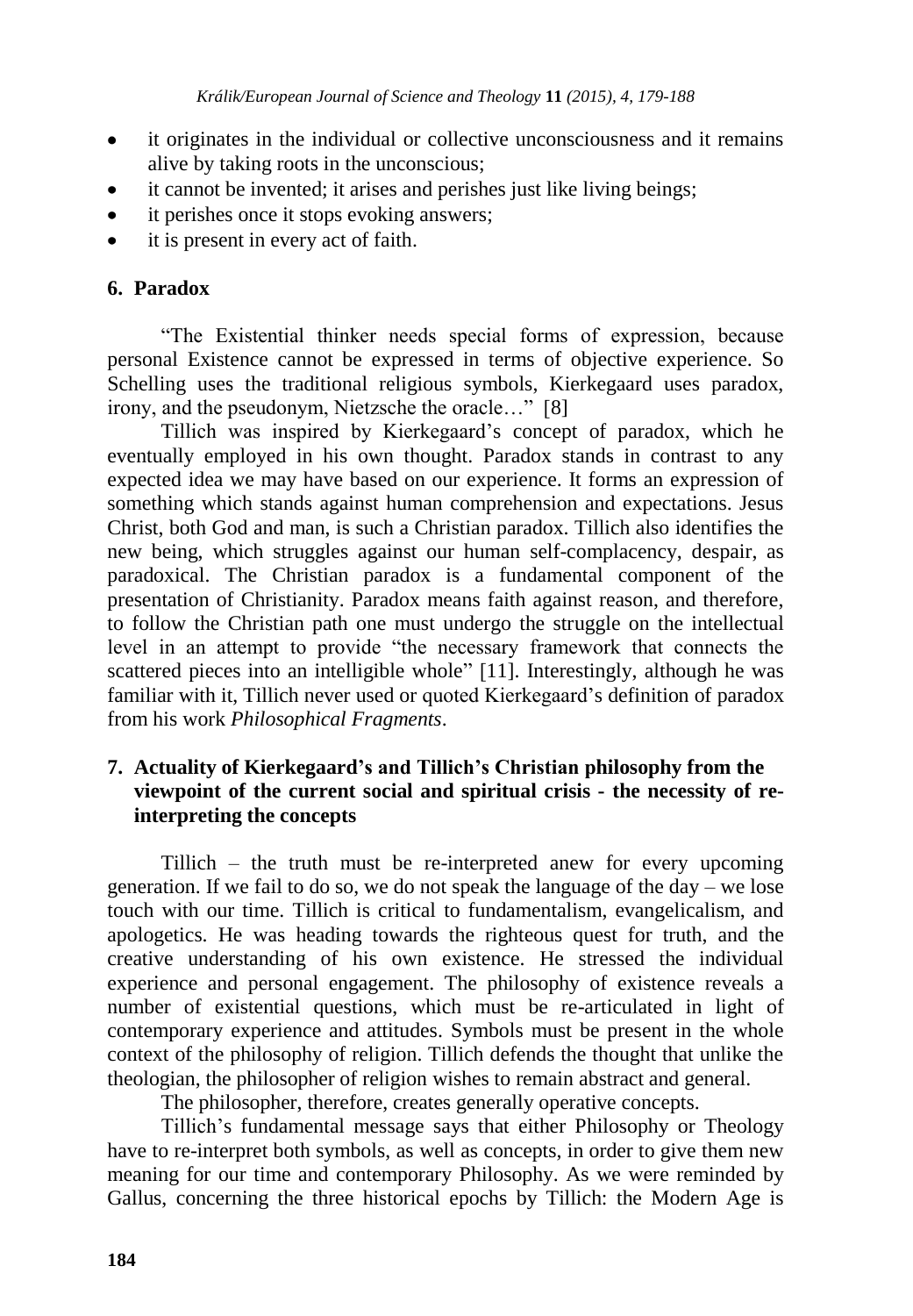"determined by anxiety and the loss of meaning" [12]. This is the reason why the contemporary man, filled with doubt, needs to reinterpret the concepts to understand them again in context. Tillich was convinced that without interpreting Christianity, one cannot fully understand and live the Christian faith. Therefore, we could read the title of his work *The Courage to Be* as *The Courage to Believe*, which is more representative of the content of the book.

The effort by both authors, to harmonize with 'their readers', their attempt for mutual comprehension, and their existential experience are also related to the anxiety – despair  $[13]$ . Tillich answered the question: "What Books did most to shape your Vocational Attitude and your Philosophy of Life?: Hamlet (Shakespeare), Our Mutual Friend (Dickens), History of Philosophy (Schwegler), Faust I (Goethe), Christian Faith (Schleiermacher), Freedom (Schelling), The Will to Power (Nietzsche), The Idea of the Holy (Otto), Sickness unto Death (Kierkegaard), Being and Time (Heidegger)." [14] Both Kierkegaard and Tillich had faced and written of suffering and despair. For Tillich, despair is "the sickness unto death" [15]. Both bring us to solution: Kierkegaard wrote about the necessity of passion, Tillich about "ultimate concern" [16].

Tillich defines ultimate concern: "is unconditional, independent of any conditions of character, desire, or circumstance. The unconditional of any conditions of character, desire, or circumstance. The unconditional concern is total: no part of ourselves or of our world is excluded from it; there is no "place" to flee from it. The total concern is infinitive: no moment of relaxation and rest is possible in the face of a religious concern which is ultimate, unconditional, total, and infinite." [5]

Tillich relates his category of "the finite interest" to Kierkegaard"s concept of "infinite passion and interest" [17]. Though Tillich often quotes or refers to Kierkegaard, his own work remains in principal conflict with Kierkegaardian practice. American professor Lee Barrett identified Tillich not only as an inheritor of Kierkegaard"s message, but also as its saboteur [18]. We can even view the differences. Tillich considered himself an aesthetic and contemplative personality, influenced by mysticism, related romantically to nature and German literature. His nature differed from Kierkegaard's, based on pietism and subjectivism. This plainly shows the difference in their views on philosophy and acceptance of Schelling.

The other is manifested in Tillich"s idea that culture is a component of religion, while religion is the substance of culture. Kierkegaard had always distinguished between the state, culture, and Church. Tillich attempted to connect religion with existential philosophy, deep psychology, and fine art.

With the help of philosophical concepts and symbols, Tillich from the very start wanted to make Christianity trustworthy and relevant for the secular society, as well as to reinterpret the basic concepts of Christianity. Unlike Kierkegaard, who proposed a difference between Christianity and Christendom. He even treated Philosophy with contempt  $-$  in response to Hegel, whom he mockingly called "System".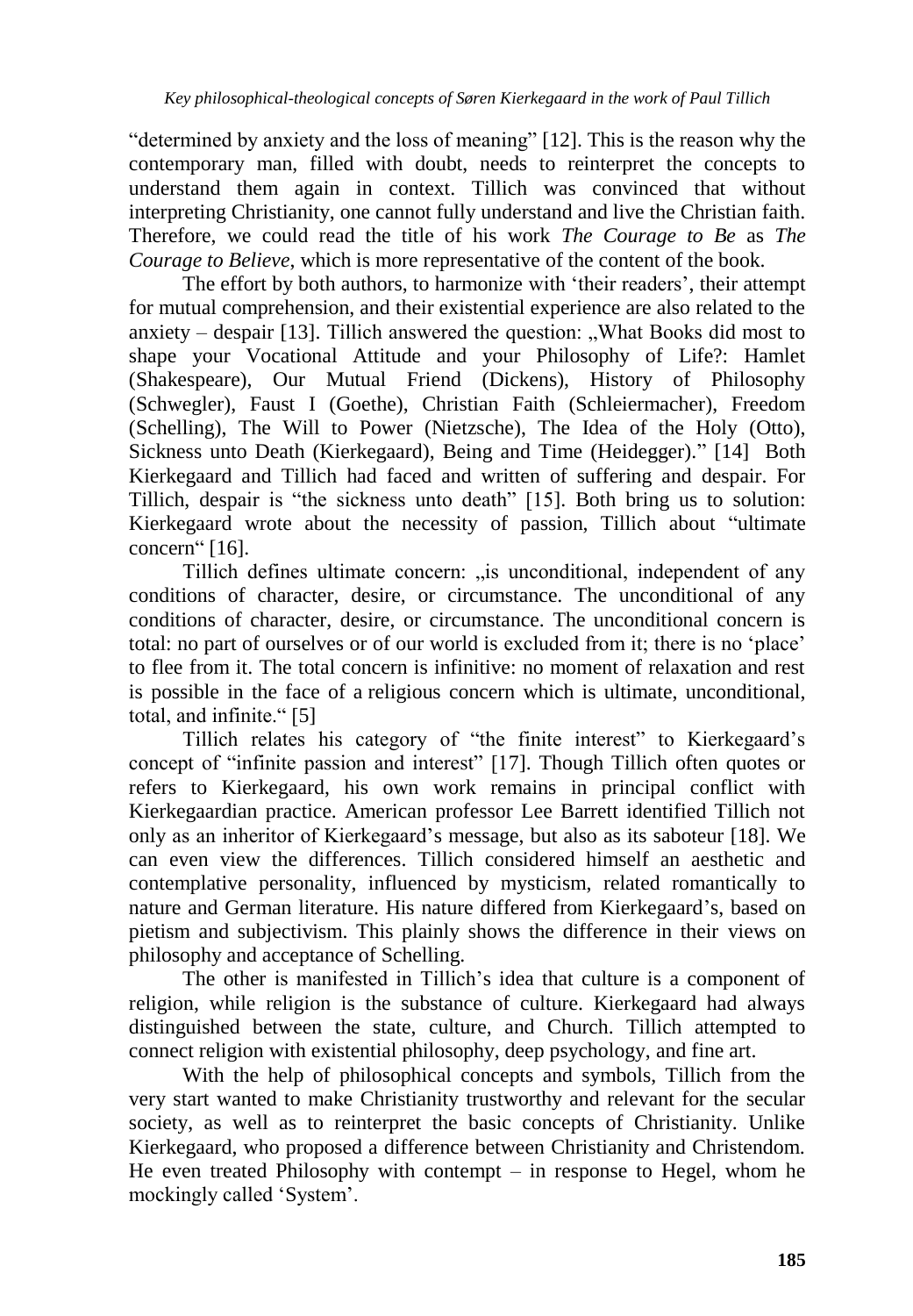Tillich had been under constant attack and criticism by American theologians and fundamentalists, as he had refused to accept the American philosophy of the  $20<sup>th</sup>$  century.

Hamilton presents serious objections against Tillich in his chapter titled, Anti-Kierkegaard: Tillich never goes deep enough: "Tillich avoids entering into any detailed discussion of Kierkegaard's teaching, and when he refers to a Kierkegaardian term or idea he does not explain why he interprets it in one way rather than in another" [17, p. 40]. Hamilton continues: "Tillich makes faith the servant of knowledge because he has started out from the assumption that truth comes nowhere else but in the whole that a system gives" [17, p. 48]. We must agree with Hamilton on this point. Indeed, Tillich does not analyse Kierkegaard"s thoughts sufficiently in their own merit. He fails to see, for example, the complexity of Kierkegaard's concept of faith and its ethical implications. "In his concept of faith, Kierkegaard turns his attention to fundamental questions of ethics as they are contemplated in the subjective, inward experience of the individual. Far from being an unwarranted leap to a state of self-satisfied quietism, however, true faith has a strong mobilizing effect on the individual with potent ethical and social consequences." [19]

Tillich also never focused on the analysis of biblical verses in the traditional sense. He avoided religious language, e.g. he did not even use the word "God". God was for him, Being itself.

Tillich analysed the human being and the human condition using concepts of Psychology.

#### **8. Conclusions**

It is evident that Kierkegaard significantly influenced Tillich"s thought and work. Tillich found help in his limited situations and life crises precisely in Kierkegaard"s books, which ever again helped him to find the courage to be. He influenced generations of his students and colleagues, deeply inspiring them by highlighting Kierkegaard. His concepts of alienation, anxiety, finality, suffering, and others were influenced by Kierkegaard. Even though these connections can be traced, we cannot identify Tillich as being Kierkegaard"s disciple. As we can read in Schulz"s reference to Kiefhaber: "In fact, many passages of their published works (Tillich included – the note of RK) can be aptly characterized as an "Incognito – Rezeption"" [20].

Tillich pointed out the connection of Philosophy and Theology using the method of correlation. It contains the fundamental task of asking oneself about the meaning of being and one"s own existence, which can be satisfyingly answered in no other way than through theology."Every creative philosopher is a hidden theologian (sometimes even a declared theologian). He is a theologian in the degree to which his existential situation and his ultimate concern shape his philosophical vision." [5, p. 25] Tillich does not view Philosophy and Theology in a conflict, because they have no common ground. The difference, according to him, lies in their different attitudes, sources and content. Precisely the method of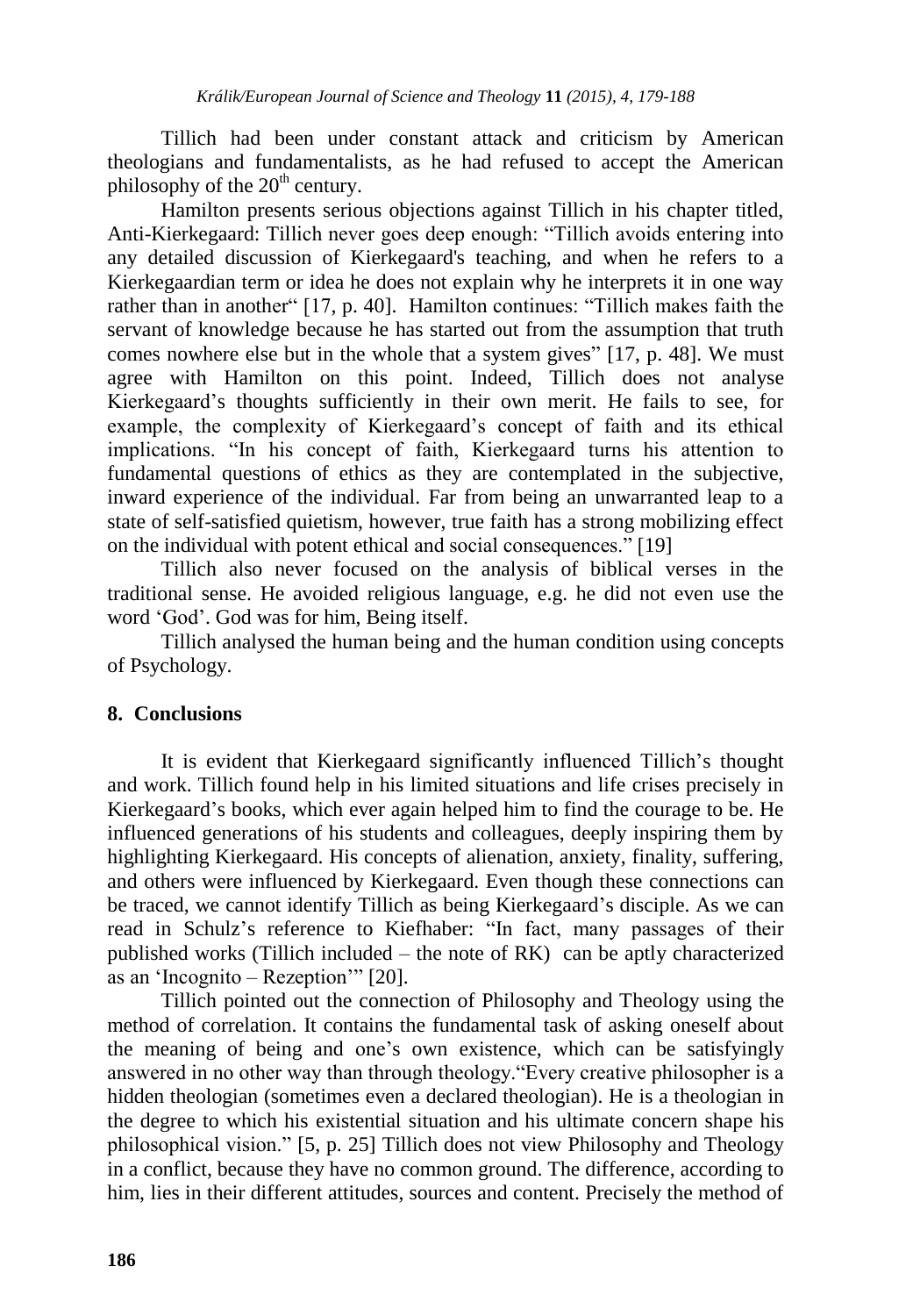correlation is the "fundament of Tillich"s whole thinking, the function of Hegelian dialectics, which remains hidden beyond the correlation. In fact, Tillich had always advanced in three steps: essence – existence – transcendental unity." [12, p. 30]

Tillich, as well as Kierkegaard, always written and responded to the particular problems and condition of the day. He realised that man experiences despair when driven to the limit situation, which results from the human guilt caused by sin. He comes out of the theological perspective, which shows man as created in the image of God and bearing within himself the potentiality to the eternal, which, thanks to the fall, becomes restricted to the finite and thoroughly changed in its quality. He pointed to the fact that we live in distance from God, in essential alienation, which we are called to realise. Reading his texts, one is confronted with the fact that he is distant from God, but also aware of Him and in need of His interest in human existence.

### **Acknowledgement**

The author would like to express his sincere appreciation to his consultants Professor Samuel McCormick and Danielle Rhinehart (San Francisco State University).

This research paper had been supported by the grant VEGA 1/0136/13.

#### **References**

- [1] P. Tillich, *Courage to be,* Yale University Press, New Haven and London, 2000, 33.
- [2] P. Tillich, *A History of Christian Thought*, SCM Press, London, 1968, 461.
- [3] M. Valčo and K. Valčová, Communications: scientific letters of the University of Žilina, **16(3)** (2014) 25-28.
- [4] M. Valčo, Acta Humanitas: časopis pro společenské vědy, **3(1)** (2013) 121-132.
- [5] P. Tillich, *Systematic Theology*, Vol. 1, Chicago University Press, Chicago, 1951, 12.
- [6] P. Tillich, *Systematic Theology*, Vol. 1, Chicago University Press, Chicago, 1957, 34.
- [7] P. Tillich, *On the Boundary: An Autobiographical Sketch*, Charles Scribener"s Sons, New York, 1966, 56.
- [8] P. Tillich, *Theology of Culture*, Oxford University Press, Oxford, 1964, 91.
- [9] J. Thatamanil, *Tillich and Postmodernism*, in *The Cambridge companion to Paul Tillich*, R. Manning (ed.), Cambridge University Press, Cambridge, 2009, 293.
- [10] P. Tillich, *Main Works*, Vol. 4, C.H. Ratschow (ed.), de Gruyter Evangelisches Verlagswerke, Berlin, 2009, 395-403.
- [11] D. Slivka and M. Valčo (eds.), *Christian churches in post-communist Slovakia: current challenges and opportunities*, Center for Religion and Society. Roanoke College, Salem, 2012, 188-189.
- [12] P. Gallus. *Člově kmezi nebem a zemí pojetí víry u P. Tillicha a K. Bartha*, Nakladatelství Mlýn, Jihlava, 2005, 5.
- [13] M. Pavlíková, Eur. J. Sci. Theol., **11(3)** (2015) 191-200.